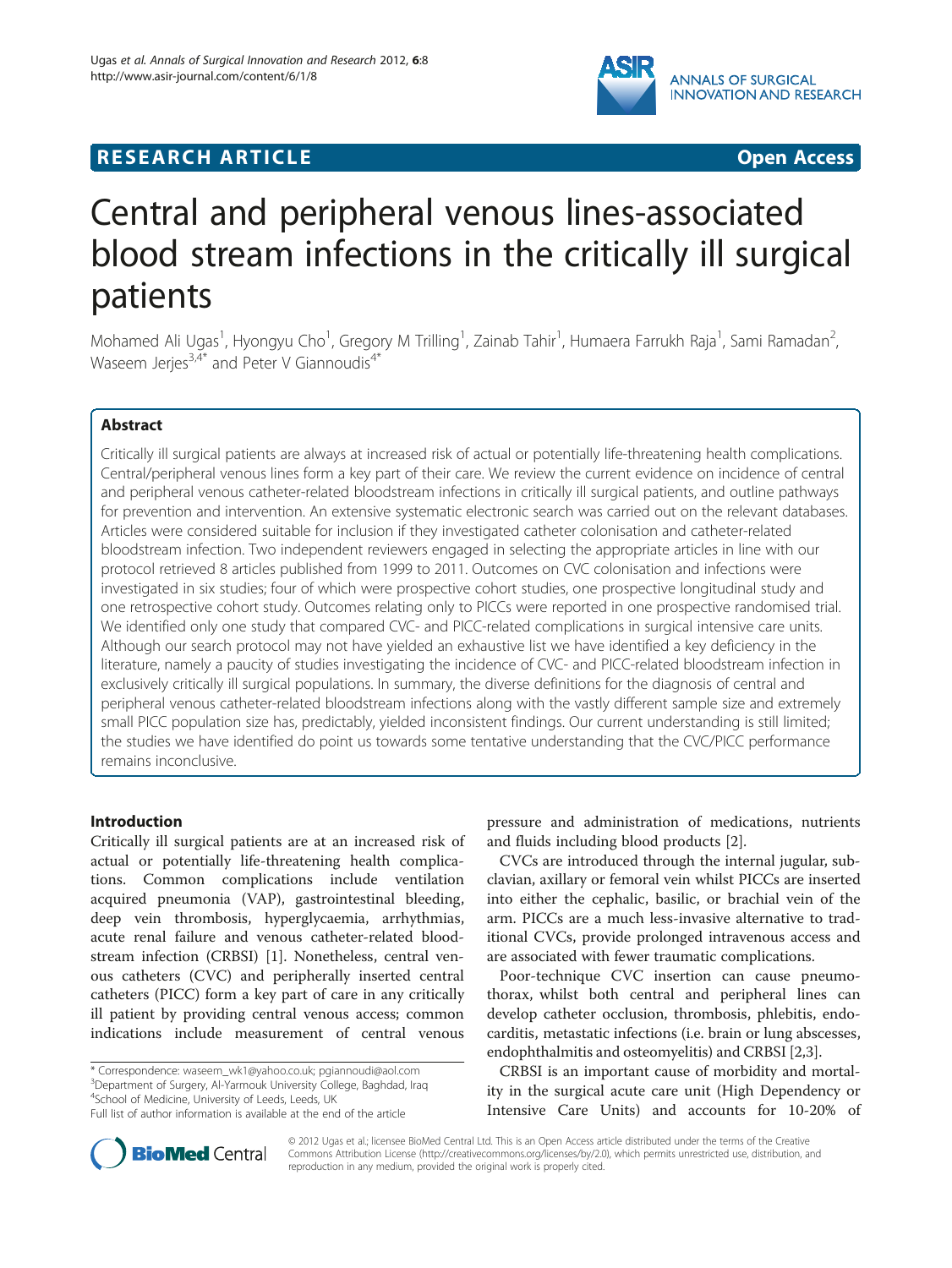hospital-acquired infections in the UK [[4\]](#page-6-0). Organisms typically originate from the skin flora and include coagulase-negative staphylococci, staph aureus, aerobic gramnegative bacilli and candida albicans [[5,6\]](#page-6-0).

This systematic review aims to summarise the current evidence on incidence of CRBSI in central and peripheral lines in critically ill surgical patients, and outline pathways for prevention and intervention.

## Materials and methods

An extensive systematic electronic search was carried out on the relevant databases including Pubmed, Pubmed Central, MEDLINE, Embase, Google Scholar and Science Direct. Due to the specificity of the review, various terms and Boolean operators were included in the search to ensure that relevant studies were not missed due to the search criteria (Figure 1). These terms included: "central venous catheter/line" (CVC), "peripheral venous catheter/line" (PVC), "peripherally inserted central catheter" (PICC), "surgical intensive care", "critically ill surgical patient", "blood stream infection", "intra-vascular catheter". This resulted in the retrieval of 47 studies. To supplement our search, we also reviewed the references of the above studies to identify additional articles that our search criteria may not have included. After our initial recruitment of studies, we excluded review papers, those that focused on medical patients and those dated pre-1990.

Articles were considered suitable for inclusion if they investigated catheter colonisation and catheter-related (CVC and/or PICC) bloodstream infection in critically ill surgical patients. Two independent reviewers were engaged in selecting appropriate articles in line with the above protocol.

The search protocol described above resulted in the selection of 8 original articles [\[7-14](#page-6-0)]; all exploring the occurrence of infections related to CVC and/or PICC in



selection.

surgical patients. The various parameters evaluated as part of this review were as follows; study design, sample size, mean age & sex, APACHE Score, catheter indwelling time, antibiotic prophylaxis as well as definition and incidence of both catheter colonisation & CRBSI.

### Results

Our search protocol retrieved 8 articles published from 1999 to 2011 (see Table [1\)](#page-2-0). Outcomes relating to CVC, including colonisation and CRBSI, were investigated in six studies; four of which were prospective cohort studies  $[8-11]$  $[8-11]$  one prospective longitudinal study  $[7]$  $[7]$  and one retrospective cohort study [[12\]](#page-6-0). Outcomes relating only to PICCs were reported in one prospective randomised trial [\[14](#page-6-0)]. We found only one study [\[13](#page-6-0)], retrospective cohort in design, which compared CVC- and PICC-related complications in surgical intensive care units.

Dimick et al. 2001 [\[8](#page-6-0)] and Dimick et al. 2003 [[9\]](#page-6-0) were both published using the same data set but looked at different outcomes. We treated them as one study in our pooled data and refer only to Dimick et al. 2003 [[9\]](#page-6-0), unless otherwise stated. Bijma et al [\[7](#page-6-0)]. compared simple infection control measures in a pre- and post-test group. Only post-test data was used in our analysis.

The population sample size and venous catheter number varied significantly between the studies we investigated from Le Guillou et al  $[12]$  $[12]$ . (n = 7557) to Miyagaki's et al  $[14]$ . PICC study (n = 25). The only CVC and PICC comparative study, Gunst et al [[13\]](#page-6-0)., had a relatively small population size of 121 with 263 CVCs and 37 PICCs.

Our review was only concerned with venous catheter performance; we therefore excluded Sandoe's et al. mixed colonisation data [[10\]](#page-6-0) and Dimick's et al [\[9](#page-6-0)]. mixed CRBSI data. The former included 4 arterial catheters and we were unable to extract the CVC colonisation data whilst the latter included 348 pulmonary artery catheters and we were unable to extract CRBSI data. Furthermore, Pawar et al [[11\]](#page-6-0)., Miyagaki et al [[14](#page-6-0)]. and Gunst et al [[13\]](#page-6-0). failed to record colonisation incidence as part of their respective studies.

Prophylactic antibiotics were used in Sandoe et al [\[10](#page-6-0)]. and Pawar's et al [[11](#page-6-0)]. CVC study and Gunst's et al [\[13](#page-6-0)]. CVC/PICC comparative study. In all instances prophylactic antibiotic treatment was reserved for CVC patients. Sandoe et al [\[10](#page-6-0)]. found no significant difference between short-course perioperative prophylaxis and extended prophylaxis in lowering the risk of catheter colonisation. These findings are in line with UK Department of Health guidelines [\[15](#page-6-0)], which do not recommend the use of antibiotics in preventing CRBSI during catheter placement.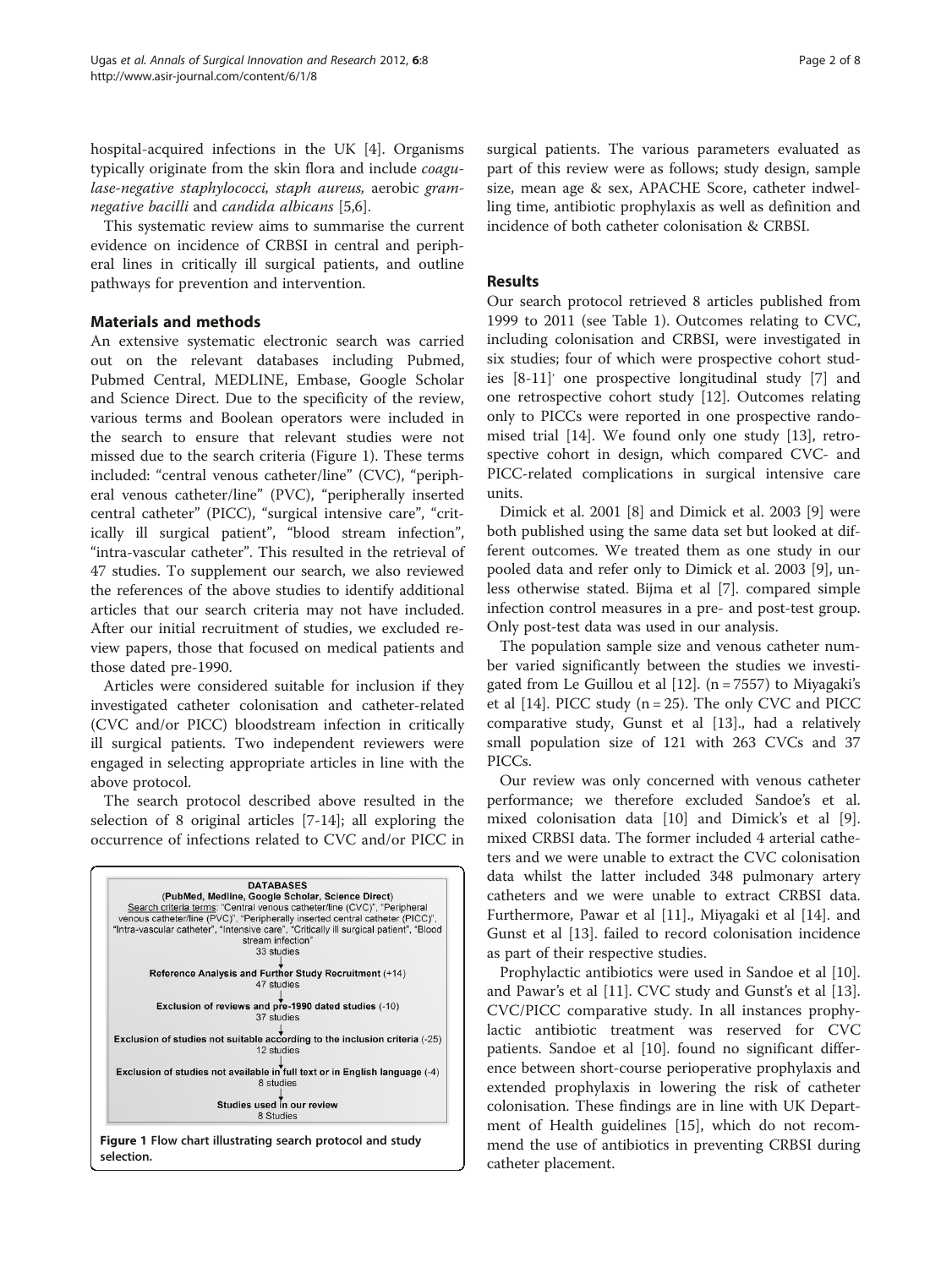<span id="page-2-0"></span>Table 1 Summary of study characteristics

| Study, Year                                            | Study design                                                                                                                                    | End point                                                                                                                                      | <b>Definition of Colonisation</b>                                       | <b>Definition of CRBSI</b>                                                                                                                                                                                                                                                                                                                                                                                                                                                                                                |
|--------------------------------------------------------|-------------------------------------------------------------------------------------------------------------------------------------------------|------------------------------------------------------------------------------------------------------------------------------------------------|-------------------------------------------------------------------------|---------------------------------------------------------------------------------------------------------------------------------------------------------------------------------------------------------------------------------------------------------------------------------------------------------------------------------------------------------------------------------------------------------------------------------------------------------------------------------------------------------------------------|
| Bijma [7], 1999                                        | Prospective<br>longitudinal<br>cohort study                                                                                                     | Impact of intervention plan on<br>CVC colonisation and<br>infection incidence                                                                  | Growth of >15 cfu<br>from the removed tip                               | Clinical signs of BSI in the<br>absence of another focus<br>of infection + both peripheral<br>blood culture and catheter<br>tip culture test positive<br>for same organism                                                                                                                                                                                                                                                                                                                                                |
| Dimick [8], 2001                                       | Prospective<br>cohort study                                                                                                                     | Estimated increase in resource<br>use associated with CRBSI of<br>critically ill surgical patients after<br>adjusting for severity of illness. | Growth of $>15$ cfu<br>from the removed tip                             | Both peripheral blood culture<br>and catheter tip culture test<br>positive for same organism<br>within 48 hours of each other                                                                                                                                                                                                                                                                                                                                                                                             |
| Dimick [9], 2003                                       | Prospective<br>cohort study                                                                                                                     | Multipurpose CVC vs TPN CVC;<br>risk factors, incidence and<br>pathogens of CRBSI                                                              | Growth of $>15$ cfu<br>from the removed tip                             | Both peripheral blood culture<br>and catheter tip culture test<br>positive for same organism<br>within 48 hours of each other                                                                                                                                                                                                                                                                                                                                                                                             |
| Sandoe [10], 2003                                      | Prospective<br>cohort study                                                                                                                     | Impact of extended routine<br>perioperative antibiotic<br>prophylaxis on incidence of<br>CVC colonisation and infection                        | Growth of $>15$ cfu<br>from the removed tip                             | Positive same-organism<br>peripheral blood culture and<br>catheter tip culture when<br>catheter in situ                                                                                                                                                                                                                                                                                                                                                                                                                   |
| Pawar [11], 2004                                       | Growth of $<$ 15 cfu<br>Prospective<br>Incidence, risk factors,<br>from the removed tip<br>cohort study<br>outcome, and pathogens<br>of CVC-BSI |                                                                                                                                                |                                                                         | Clinical signs of BSI and both<br>peripheral blood culture and<br>catheter tip culture test positive<br>for same organism OR resolution<br>of fever after the removal of a<br>CVC suspected of infection.                                                                                                                                                                                                                                                                                                                 |
| Le Guillou [12], 2011<br>Retrospective<br>cohort study |                                                                                                                                                 | Proportion of surgical-site<br>infections (SSIs) with possible<br>attribution to CRBSI, risk factors<br>associated with SSI after CRBSI.       | Growth of >103 cfu/mL.<br>and without clinical<br>evidence of infection | BSI occurring 48 hours before/after<br>catheter removal and positive culture<br>with the same micro- organism of<br>either (i) quantitative CVC culture<br>>103 cfu/mL; (ii) positive culture<br>from pus from insertion site;<br>(iii) quantitative blood culture<br>ratio CVC blood sample: peripheral<br>blood sample >5; or (iv) differential<br>time to positivity of blood cultures:<br>CVC blood sample culture positive<br>>2 hours before peripheral blood<br>culture (blood samples drawn<br>at the same time). |
| Gunst [13], 2011                                       | Retrospective<br>cohort study                                                                                                                   | PICC VS CVC risk factors<br>and incidence of CRBSI                                                                                             | Growth of $>15$ cfu<br>from the removed tip                             | Both peripheral blood culture and<br>catheter tip culture test positive<br>for same organism                                                                                                                                                                                                                                                                                                                                                                                                                              |

Abbreviations: CVC: Central venous catheter; PICC: Peripherally inserted central catheter; cfu: Colony forming units; TPN: Total parenteral nutrition; BSI: Bloodstream infection.

Gunst et al [[13\]](#page-6-0)., our only comparative study, found that PICCs were associated with fewer CRBSI than CVCs in long-stay patients in surgical intensive care units (SICU). In the only randomised control trial Miyagaki et al [\[14](#page-6-0)]. compared the performance of two different PICC designs and reported a CRBSI incidence of 4%. However, a small sample group of 25 renders any conclusions open to question.

For CVC (Tables [2](#page-3-0) and [3\)](#page-3-0), catheter colonisation was reported to be as high as 12.88% [[7\]](#page-6-0) and as low as 8.4% [\[9](#page-6-0)] with a mean average for the pooled data of 8.93% [\[7,9,12\]](#page-6-0). Gunst et al [[13\]](#page-6-0). and Pawar et al [[11\]](#page-6-0). provided no data regarding colonisation incidence. The highest CRBSI incidence in the CVC studies was 4.9% [\[13](#page-6-0)], the lowest being 0% [\[10\]](#page-6-0). The mean average CVC CRBSI for the pooled data was 1.01% [\[7,10](#page-6-0)-[13\]](#page-6-0).

The two sets of data pertaining to PICCs report a CRBSI incidence of 4% [\[13](#page-6-0)] and 2.7% [[14](#page-6-0)] with a mean average for the pooled data of 3.23%. Neither, Gunst et al.13 nor Miyagaki et al [[14\]](#page-6-0). provided any figures pertaining to colonisation incidence in PICCs. Thus our pooled data, contrary to Gunst's et al [[13\]](#page-6-0). findings, suggests that incidence of infection is lower in CVCs than PICCs.

## **Discussion**

Whilst it is expected that this systematic review's search criteria located the most relevant papers, we cannot claim to have yielded a complete, thorough and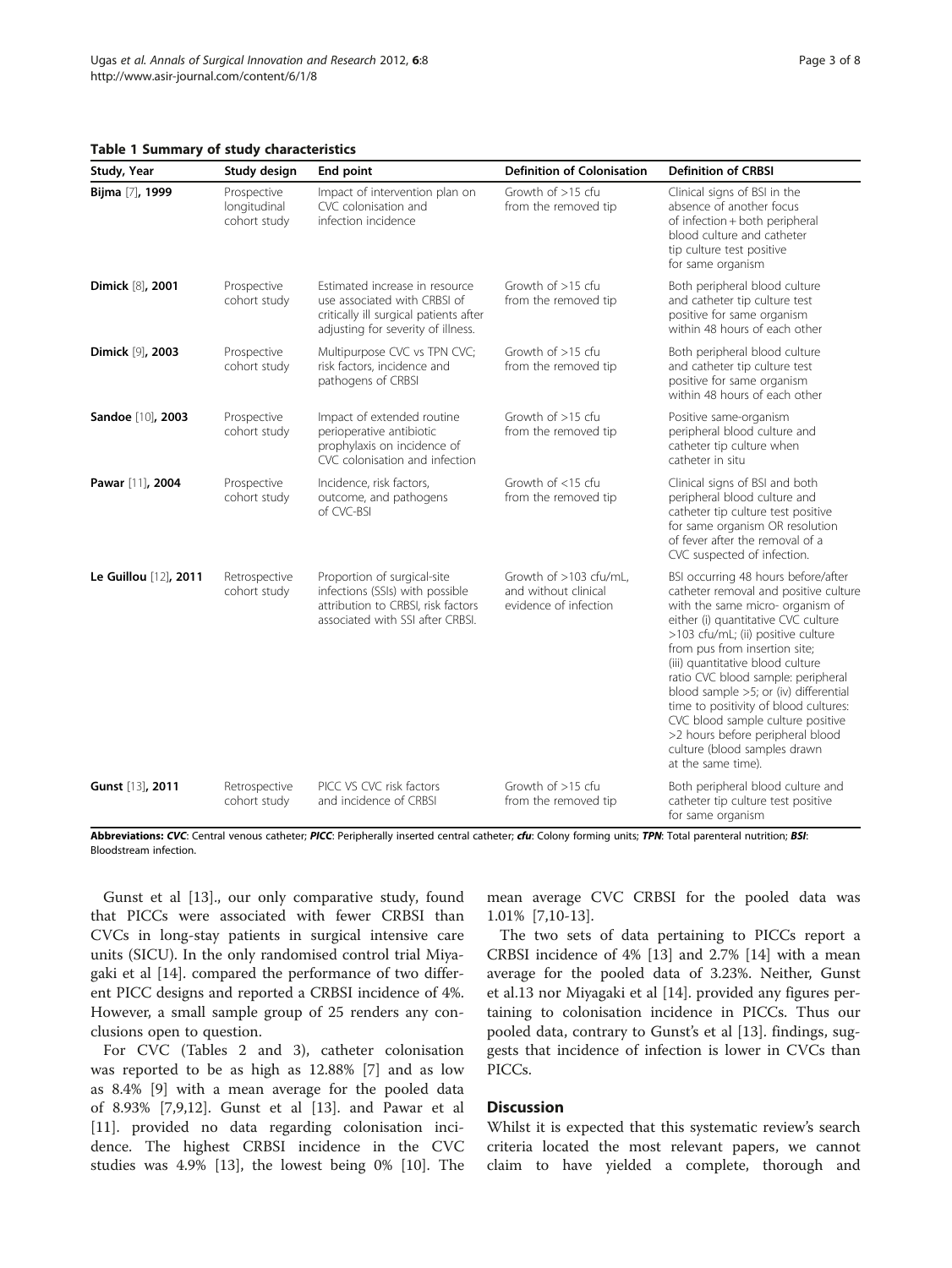<span id="page-3-0"></span>

|  |  | Table 2 Summary results of the selected studies |  |  |  |  |  |
|--|--|-------------------------------------------------|--|--|--|--|--|
|--|--|-------------------------------------------------|--|--|--|--|--|

| Study, Year                              | Catheter<br>Type<br>Investigated | Population<br><b>Size</b> | Venous<br>Catheter (yr)<br><b>Number</b> | Age Sex                  | (M/F)                      | II/III<br>Score | <b>APACHE Antibiotic</b><br><b>Prophylaxis</b> | Indwelling time:<br><b>CRBSI</b> group<br>(Non-CRBSI group) | Colonisation<br>$(% \ total)$ | CRBSI<br>$(% \mathcal{L}_{0})$ (% total) |
|------------------------------------------|----------------------------------|---------------------------|------------------------------------------|--------------------------|----------------------------|-----------------|------------------------------------------------|-------------------------------------------------------------|-------------------------------|------------------------------------------|
| Bijma, 1999 [7]                          | <b>CVC</b>                       | 128                       | $n = 206$                                | 54                       | 59/128                     | $20$ (II)       | $\overline{\phantom{a}}$                       |                                                             | 44 (21.36%) <sup>b</sup>      | 15 (7.28%) <sup>b</sup>                  |
|                                          |                                  | 140                       | $n = 194$                                | 54                       | 72/140                     | $19$ (II)       | $\overline{\phantom{a}}$                       |                                                             | 25 (12.88%)                   | 8 (4.12%)                                |
| <b>Dimick, 2001</b><br>$[8]$ /2003 $[9]$ | $PAC+CVC$                        | 260                       | $n = 506$                                | 65                       | 127/133                    | 64 (III)        | $\overline{\phantom{a}}$                       | 5(3)                                                        | 60 (8.4%)                     | 17 $(2.0\%)^c$                           |
| Sandoe, 2003 [10]                        | $AC+CVC$                         | 179                       | $n = 175$                                | $\overline{\phantom{a}}$ | $\overline{\phantom{a}}$   |                 | Yes                                            | 6(4)                                                        | 27 $(15.1\%)^d$               | $0(0\%)$                                 |
| Pawar, 2004 [11]                         | <b>CVC</b>                       | 1314                      |                                          |                          | $n = 1314^a$ 58.4 1166/148 | $6.9$ (II)      | Yes                                            | 24.5(6.1)                                                   | $\overline{\phantom{a}}$      | 35 (2.7%)                                |
| Guillou, 2011 [12]                       | <b>CVC</b>                       | 7557                      | $n = 7557^a$ 65.1                        |                          | 5403/2154 -                |                 |                                                |                                                             | 653 (8.6%)                    | 40 (0.5%)                                |
| Gunst, 2011 [13]                         | <b>CVC</b>                       | 121                       | $n = 263$                                | 47                       | 69/52                      | $22$ (II)       | Yes                                            | 25(16)                                                      |                               | 13 (4.9%)                                |
|                                          | <b>PICC</b>                      |                           | $n = 37$                                 |                          |                            |                 | <b>No</b>                                      | 19 (14)                                                     | $\sim$                        | 1(2.7%)                                  |
| Miyagaki, 2011 [14] PICC                 |                                  | 25                        | $n = 25^a$                               | 65.6                     | 24/1                       |                 |                                                |                                                             |                               | 1(4%)                                    |

Abbreviations: CVC: Central venous catheter; PICC: Peripherally inserted central catheter; AC: Arterial catheter; PAC: Pulmonary artery catheter; CRBSI: Catheter related bloodstream infection: **APACHE**: Acute physiology and chronic health evaluation.

Key: <sup>a</sup> Assumed patient number = catheter number <sup>b</sup> Bijma's pre-intervention CVC colonisation and CRBSI data was excluded from pooled data. <sup>c</sup> Mixed PAC + CVC data so excluded from pooled data. <sup>d</sup> Mixed colonisation data (including 4 arterial catheters) excluded from pooled data.

comprehensive list. Only 8 papers met the inclusion and exclusion criteria and were deemed suitable for this review. Two studies [[8,9\]](#page-6-0) (deleted "of which") used the same data set thus (deleted "therefore") leaving us with 7 unique sets of data from which to draw our conclusions. One clear limitation and potential selection bias stems from our decision to only include studies published in the English literature.

A number of studies that investigated the comparative efficacy of PICC and CVC in critical patients had to be excluded on the grounds that data included medical patients. We excluded such studies to ensure that the conclusions drawn were accurate and a true representation of the surgical patient population.

There were some studies which investigated the use of CVCs and PICCs in surgical intensive care and seemed apparently suitable for our review but upon further analysis were excluded because although they referred to infections as a complication, they did not document catheter colonisation and/or CRBSI as one of their investigative parameters but rather focused on phlebitic, thrombotic and/or other such common complications.

Since the aim of the review was to compare CVC and PICC, a number of studies had to be excluded as they consisted of data relating to arterial catheters. We excluded these studies on the basis that arterial and venous catheters are entirely different entities with differing variable factors including haemodynamics and hence the sequelae of both are different. Studies which contained mixed venous and arterial catheter data but from which we could extract the venous catheter data were included, i.e. Sandoe et al [[10\]](#page-6-0). and Dimick et al [\[9](#page-6-0)]. Further studies had to be excluded because although they referred to CVCs and PICCs, the findings were reported collectively and the two sets of data could not be demarcated from one another.

Only 1 of the 8 studies used a prospective randomised trial (PRT) study design; the others used a mixture of observational study designs. Whilst observational studies are prevalent in the infection control and critical care practice literature [\[16\]](#page-6-0) they do limit, by design, the conclusions of our review. However it should also be noted that even PRTs are susceptible to bias, specifically those

|  |  |  | <b>Table 3 Pooled colonisation and CRBSI data</b> |  |  |  |
|--|--|--|---------------------------------------------------|--|--|--|
|--|--|--|---------------------------------------------------|--|--|--|

| Colonisation |              |                         |                |             | CRBSI        |           |         |  |  |
|--------------|--------------|-------------------------|----------------|-------------|--------------|-----------|---------|--|--|
|              | Catheter No. | <b>No. Colonisation</b> | % Colonisation |             | Catheter No. | No. CRBSI | % CRBSI |  |  |
| <b>CVC</b>   | 8257         | 738                     | 8.94           | CVC         | 9503         | 96        | 1.01    |  |  |
| <b>PICC</b>  | -62          | $\sim$                  |                | <b>PICC</b> | 62           |           | 3.23    |  |  |

CVC colonization: Pooled data includes Dimick and Guillou and Bijma's post-intervention CVC colonisation data. Pawar and Gunst failed to record CVC colonisation incidence as part of their respective studies. PICC colonization: As Gunst and Miyagaki failed to record PICC colonisation incidence as part of their respective studies; we have no pooled PICC colonisation data. CVC CRBSI: We pooled the CVC-related bloodstream infection data from Bijma's post-intervention group, Sandoe, Pawar, Guillou and Gunst's studies. PICC CRBSI: We pooled Gunst and Miyagaki's PICC-related bloodstream infection data. Excluded data: Bijma's pre-intervention data was excluded from the pooled data as it established the baseline colonisation and infection incidence by which the efficacy of the intervention was measured in the post-intervention group. Dimick's mixed catheter bloodstream infection data (that included 348 pulmonary artery catheters) was excluded from the pooled data, as we were unable to extract the CVC-related bloodstream infection incidence. Sandoe's mixed colonisation data (that included 4 arterial catheters) was excluded from the pooled data, as we were unable to extract data relating to CVC colonisation incidence and catheter days.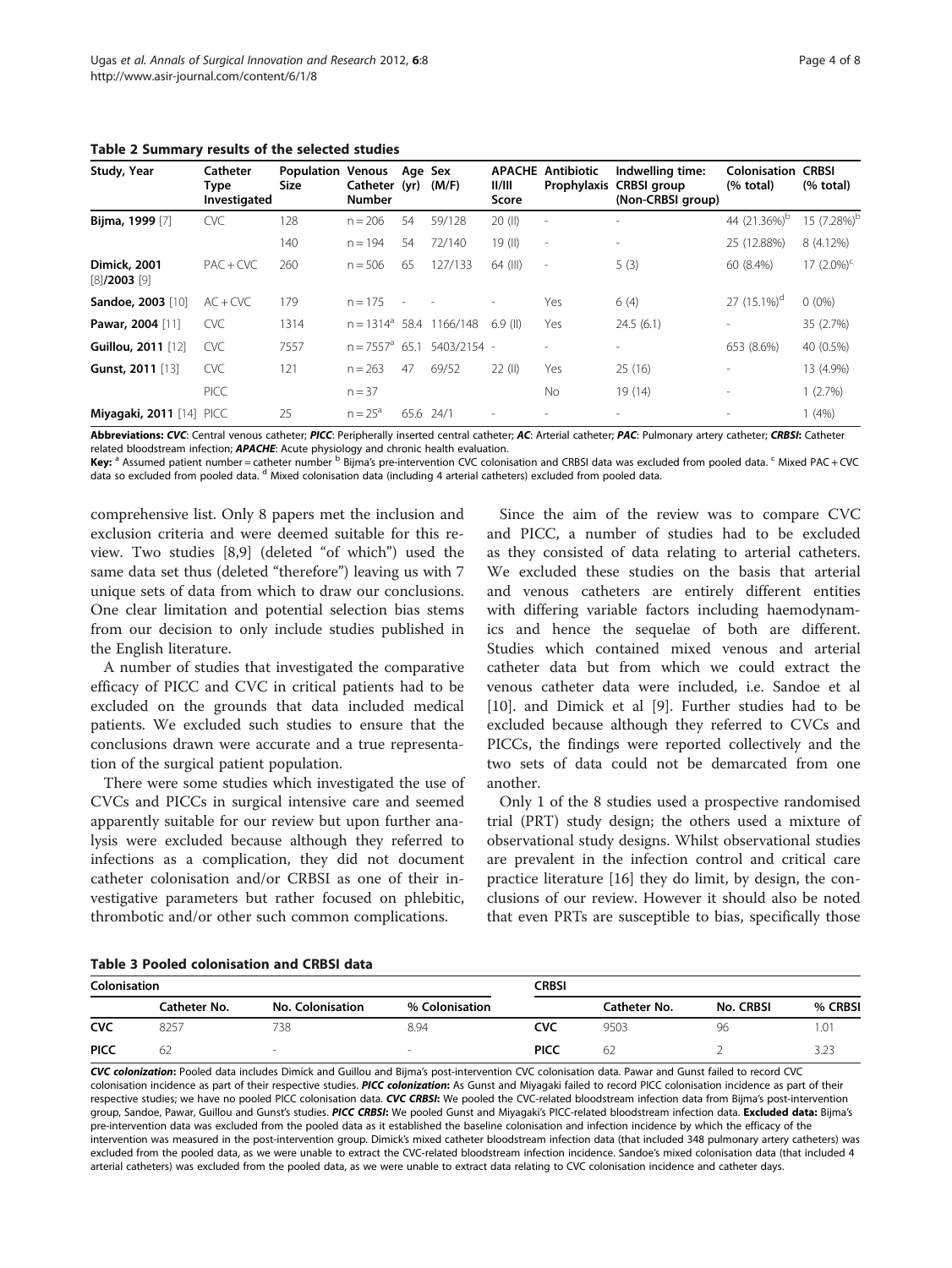relating to the way the studies were conducted and data analysed [\[17](#page-7-0)].

All the authors followed published guidelines that clearly define positive catheter colonisation as either ≥15 colony forming units (CFU) by semi- quantitative cul-ture [[18](#page-7-0)] or  $\geq$ 10 [[3\]](#page-6-0) CFU/mL by quantitative technique from culture of the distal end of the catheter [\[19](#page-7-0)]. The consistency in the definition of colonisation by the various studies reduced selection bias.

CRBSI is an ideal investigative parameter in comparing CVC and PICC performance as it represents the most serious form of venous catheter-related complication. However, the incidence of CRBSI is dependent upon the definition used. The Centre for Disease Control and Prevention (CDC) guidelines accepts various definitions for CRBSI [[20,21\]](#page-7-0); these are further subcategorised into two broad groups, namely clinical definitions and surveillance definitions.

Clinical definitions of CRBSI include positive signs of bacteraemia with the catheter as the only focus of infection after meticulous exclusion of all other potential sources. In addition, both peripheral blood culture and catheter tip culture must test positive for the same organism.

The less stringent surveillance definitions of CRBSI include the resolution of fever after the removal of a CVC suspected of infection; such definitions greatly inflate the true incidence of CRBSI as the bacteraemia may be secondary to sources other than the catheter such as the postoperative surgical site, pancreatitis, urinary tract infection...etc.

Notwithstanding Miyagaki et al [[14](#page-6-0)]. who, despite referring to CDC guidelines, failed to specify the CRBSI definition used, all the other studies used sub- definitions (Table [1\)](#page-2-0) that fell within the scope of the more stringent category of 'clinical definitions of CRBSI'. Dimick et al [[9\]](#page-6-0)., Sandoe et al [\[10](#page-6-0)]. and Gunst et al [\[13](#page-6-0)]. used the same definition of CRBSI, Bijma et al [\[7](#page-6-0)]. and Pawar et al [\[11\]](#page-6-0). used a different definition of CRBSI whilst Le Guillou et al [[12\]](#page-6-0). used yet another. Also, Gunst's et al [\[13\]](#page-6-0). retrospective design meant their study could not stringently follow the set definition.

It is important to be cognisant of the possibility that these varying definitions of CRBSI translate into differing thresholds for diagnosis of infection. (deleted "and" started a new sentence) Therefore the reported incidence of CRBSI would not only be different between studies but some may not have been a reflection of the true incidence of CRBSI. (deleted "and thus" started a new sentence). This could be pose another potential bias in our data analysis.

Our pooled data suggests that incidence of CRBSI is lower in CVCs (1.01%) than PICCs (3.23%) however Gunst et al [[13\]](#page-6-0)., our only comparative study, found the

opposite to be true (CVC 4.9%: PICC 2.7%). It could be argued that the design of some of the CVC studies was such that they didn't include risk factors for CRBSI and so under reported the true incidence of CRBSI thus conferring onto CVC an unwarranted level of safety with regards to BSI but without the missing data all inferences are inconclusive.

### APACHE score

There seems to be a positive correlation between the APACHE II score and CRBSI incidence in Bijma et al [[7\]](#page-6-0)., Pawar et al [[11](#page-6-0)]. and Gunst et al [\[13\]](#page-6-0).. These 3 studies reported CRBSI in line with the documented 1.3-14% [[12,](#page-6-0)[20\]](#page-7-0) found in the literature based on mixed medical and surgical populations groups. Interestingly, both Sandoe et al [\[10](#page-6-0)]. and Le Guillou et al [\[12](#page-6-0)]. failed to capture the APACHE II score and reported a much lower CRBSI incidence of 0% and 0.53%, respectively. One explanation for the difference in CVC-RBSI between the two sets of CVC data (Bijma et al [[7\]](#page-6-0)., Pawar et al [\[11](#page-6-0)]., Gunst et al [\[13](#page-6-0)]. vs. Sandoe et al [[10\]](#page-6-0). and Le Guillou et al [[12\]](#page-6-0).) could be that Sandoe's et al [\[10](#page-6-0)]. and Le Guillou's et al [\[12](#page-6-0)]. sample population included less severely ill surgical patients (APACHE II score). However this may not be the sole reason as Pawar et al [[11\]](#page-6-0). identified the APACHE II score as only a univariant risk factor for CVC- RBSI.

### Catheter indwelling time

Dimick et al [\[9](#page-6-0)]. and Sandoe et al [[10](#page-6-0)]. identified indwelling time to be an associated risk factor for CVC colonisation and infection whilst Gunst et al [[13](#page-6-0)]. & Pawar et al [\[11\]](#page-6-0). found indwelling time to be a multivariate risk factor for CVC- RBSI. The detection of this strong risk association by Gunst et al [\[13\]](#page-6-0). and Pawar et al [\[11](#page-6-0)]. is due to the CVCs being left in place for at least 19 days; only Miyagaki et al [[14\]](#page-6-0). had similar catheter days (median catheter dwell time = 16 days) although he failed to differentiate between infected and non-infected catheter days. The rest of the CVC studies had catheter days of 6 days or less and therefore cut short their studies before indwelling time could have an effect on CRBSI incidence.

In short, the reliable risk factors (whether univariate or multivariate) for CRBSI in surgical patients gleaned from our studies include indwelling time, use of TPN, the APACHE score and jugular vein insertion.

The apparent contradiction between Gunst's et al [\[13](#page-6-0)]. comparative study that found CRBSI to be higher in CVCs than PICCs (4.9%: 2.7%) and our pooled data, which found the opposite (1.01%: 3.23%) could be explained by the cumulative effect of the following potential differences between Gunst et al [\[13](#page-6-0)]. and the other CVC studies; a less severely ill population sample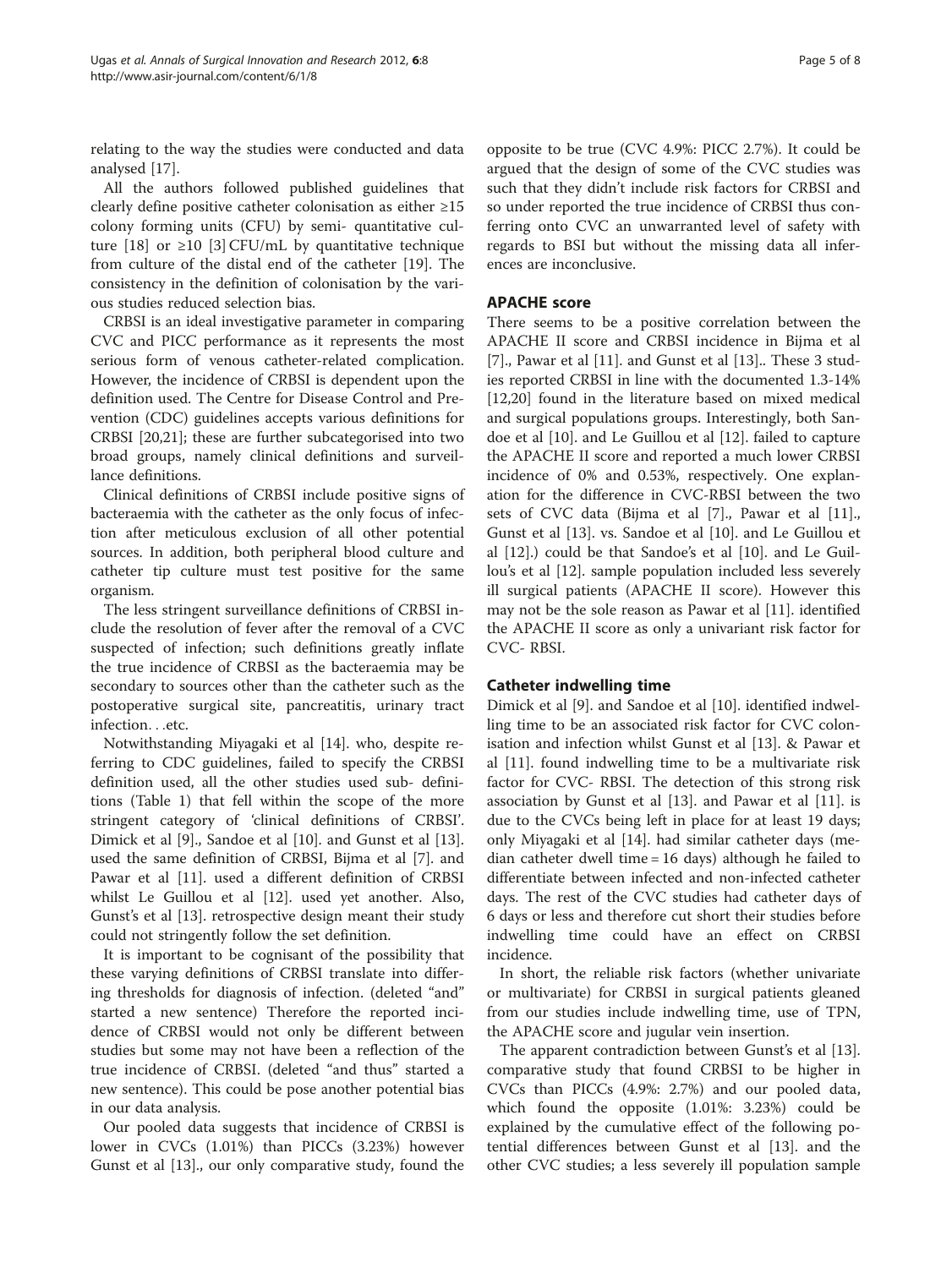(APACHE score) and shorter catheter days in CVC studies, varied definitions of colonisation & CRBSI, the accuracy of diagnostic methods deployed and, in the case of Sandoe et al [\[10](#page-6-0)]., the additional selection bias of eliminating patients that met the inclusion criteria (but were on another antibiotic therapy, thus potentially eliminating patients on suspected CRBSI treatment).

One caveat is that Gunst's et al [[13](#page-6-0)]. retrospective design meant his study couldn't stringently follow the set definitions of colonisation and CRBSI and so there is the possibility that the true incidence of CRBSI was overestimated in his study.

Interestingly, Turcotte's et al [\[3](#page-6-0)]. review of the literature found no significant difference in CRBSI incidence when comparing CVC and PICC, however his review included data from mixed medical and surgical populations and so does not directly relate to our review.

Probably the most interesting individual study is that of Dimick et al [\[8](#page-6-0)]. This study attempts to quantify the additional costs incurred between those with or without CRBSI. It suggests that a CRBSI significantly increases total health care costs from a median cost of \$40313 without CRBSI vs. \$102965 in those with CRBSI. Le Guillou et al [[12\]](#page-6-0)., has also suggested increased costs of up to 25% in those with surgical site infection in cardiac surgery (of which CRBSI is a significant risk factor). Dimick et al [[8\]](#page-6-0). attributes the extra costs in patients with CRBSI to increased length of stay (room and board) as well as laboratory supply, and pharmacy costs. This study makes a good attempt to factor in analysis of the cost effectiveness of interventions and indeed concludes that given the increased costs incurred in patients with CRBSI, further preventative measures such as antisepticimpregnated catheters can be justified on cost grounds alone. Dimick's et al [[8\]](#page-6-0). approach could be further developed by a paper exploring full cost-benefit analysis of all preventative methods for CRBSI in the surgical ICU setting to give a fuller picture of the costs of different CRBSI preventative measures and their relative effectiveness.

In Bijma et al [[7\]](#page-6-0)., a five-step prevention plan was found to significantly reduce the incidence of colonisation of CVCs however the observed reduction in CRBSI was not statistically significant (Table 4). The Dimick et al [[9\]](#page-6-0). prevention approach of single lumen, single purpose (TPN) catheter placed in the subclavian vein and

Table 4 Prevention plan as proposed by Bijma et al. 1999

|     | Introduction of hand disinfection with alcohol,    |
|-----|----------------------------------------------------|
| 2)  | Daily removal of a new nonwoven dressing,          |
| -3) | "One-bag" total parenteral nutrition (TPN) system, |
| 4   | A new needless closed IV connection device, and    |
|     | Surveillance by an infection control practitioner  |

checked daily and maintained by a multidisciplinary team also significantly reduced the incidence of colonisation and resulted in no occurrence of CRBSI (Table 5). Both prevention approaches aim to prevent colonisation and CRBSI by eliminating known risk factors.

The only commonality between the two approaches is the daily maintenance and surveillance; 10 unique prevention pathways have been described and the individual efficacy of each yet to be elucidated. This has important implication for infection control policy particularly since non-evidence-based practices, such as extended prophylactic antibiotics treatment in lowering CRBSI, continue to be used [\[10](#page-6-0)] contrary to current UK guidelines [\[15](#page-6-0)]. Critical assessment of the efficacy of each described CRBSI preventive intervention in surgical patients using randomised controlled trials remain essential in order to drawing up the most cost-effective evidence-based CRBSI prevention plan.

Mixed medical/surgical studies in an ICU setting have found the duration of catheterisation to be associated with an increased incidence of CRBSI. The risk of CRBSI is low until the fifth to seventh days of catheterisation, after which there is almost a fourfold increase in infection rates between days 7 to 14 and a fivefold increase thereafter [\[22\]](#page-7-0). Therefore, venous catheters ought to be removed as soon as they are no longer clinically needed, since the probability of CRBSI increases over time. Gunst's et al [[13](#page-6-0)]. non-randomised study went on to suggest the substitution of PICC for CVC in long-stay SICU patients may further reduce incidence of CRBSI but admitted such recommendations need validation via large prospective studies. McGee and Gould review [[23](#page-7-0)] suggested pathway for intervention (Figure [2](#page-6-0)).

### Conclusion

Although our systematic review search protocol may not have yielded an exhaustive list we have identified a key deficiency in the literature namely a paucity of studies

Table 5 Prevention plan as proposed by Dimick et al. 2003

| 1) | Catheters are inserted by 1 resident physician,<br>who uses maximal barrier precautions,                                                                                                                                            |
|----|-------------------------------------------------------------------------------------------------------------------------------------------------------------------------------------------------------------------------------------|
| 2) | Single-lumen catheters only are used,                                                                                                                                                                                               |
| 3) | The catheters are inserted in the subclavian site,                                                                                                                                                                                  |
| 4) | The insertion sites are checked daily,                                                                                                                                                                                              |
| 5) | TPN solution only is delivered through the catheter<br>(to minimise hub manipulation), and                                                                                                                                          |
| 6) | Whenever a patient is transferred from<br>another institution, blood samples<br>are obtained through any indwelling<br>catheters and are cultured;<br>the cultures must be negative for<br>pathogens before TPN therapy is started. |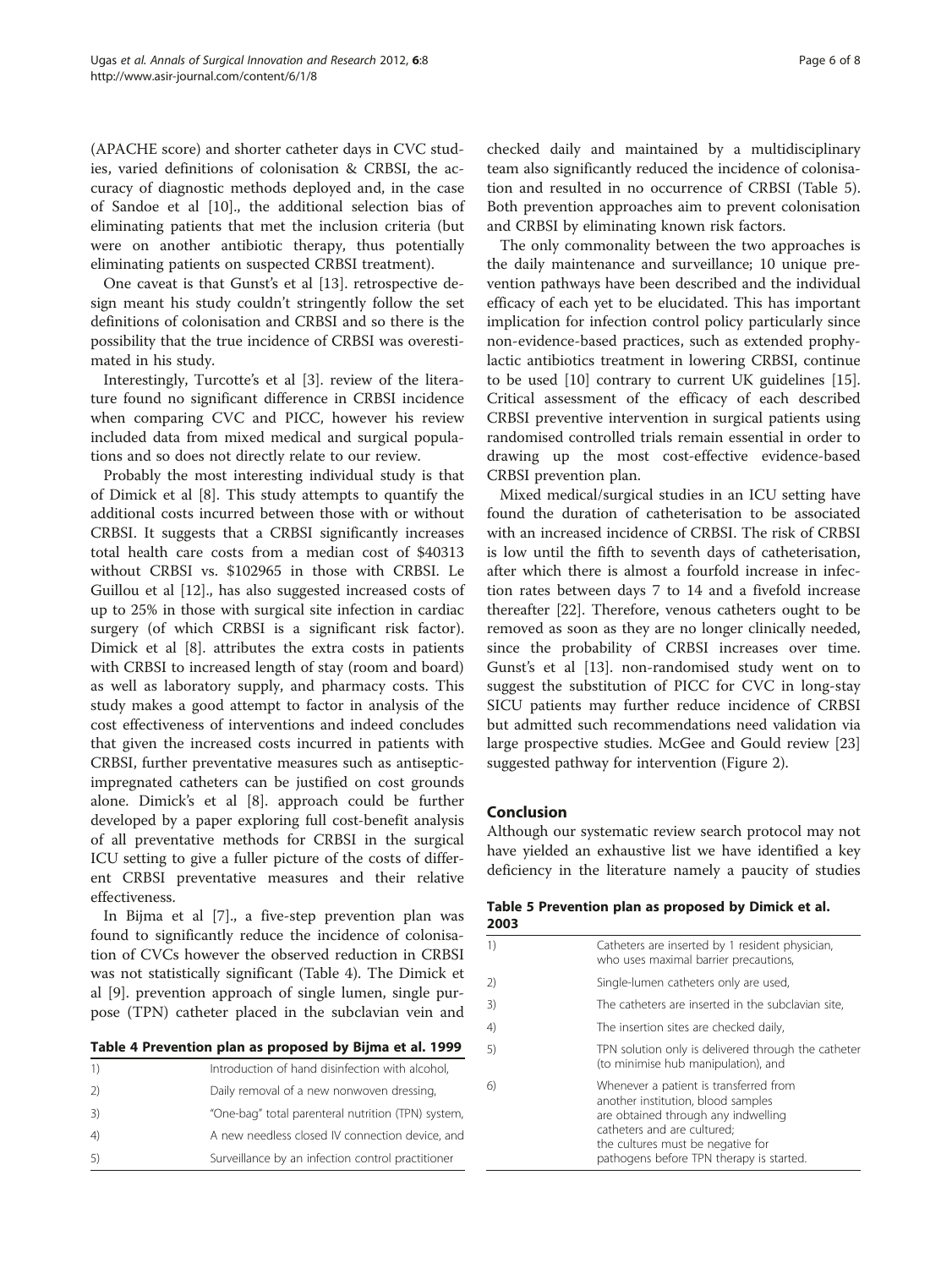<span id="page-6-0"></span>In any patient with CVC that has signs and symptoms of infection without any obvious source with catheter - suspect catheter associated infection **Intervention Pathway** 

- 1. Draw two samples of blood to evaluate possibility of bacteraemia
- 2. Two cultures from peripheral sites should be evaluated to locate exact site of colonization
- 3. Check for purulence or erythema at catheter exit site indicates likely infection
- 4. If signs of sepsis or septic shock begin empirical antibiotic therapy for s. epidermidis or s. aureus
- 5. Add antibiotic therapy for gram negative organisms if immunocompromised or neutropenic
- 6. Change catheter over quide wire reduces number of insertion-related complications and is safe
- 7. If in septic shock and no other source of infection remove catheter and replace with new one at new site
- If culture of catheter-tip positive, patient either has catheter colonisation or catheter-related bloodstream infection. Remove with guide wire replacement

Figure 2 Pathway to Intervention (adapted from McGee and Gould 2003).

investigating the incidence of CVC- and PICC-related bloodstream infection in exclusively critically ill surgical populations.

In summary, the diverse definitions for the diagnosis of CRBSI along with the vastly different sample size and extremely small PICC population size has, predictably, yielded inconsistent findings. Our current understanding is still limited; the studies we have identified do point us towards some tentative understanding of CVC/PICC performance with regards to CRBSI but much still remains inconclusive.

Critically ill surgical patients not only comprise an important subset of those in the ICU but they also experience prolonged stays and often require TPN catheter intervention. Given that CRBSI accounts for up to 20% of hospital- acquired infections in the UK and is associated with both increased ICU stay and mortality, there is an imperative need for large scale randomised prospective studies investigating the incidence of CVC- and PICC-related infections in critically ill surgical patients in order to elucidate evidence-based guidelines for the prevention and intervention of CRBSI.

Furthermore, future studies should adhere to the same protocol with respect to study design, catheter indwelling time and CRBSI definition so that meaningful and valid comparison and appraisals of research literature can take place.

#### Competing interests

The authors declare that they have no competing interests.

#### Authors' contribution

All authors contributed to conception and design, carried out the literature research, manuscript preparation and manuscript review. All authors read and approved the final manuscript.

#### Author details

<sup>1</sup>Barts and the London School of Medicine and Dentistry, Queen Mary University of London, London, UK. <sup>2</sup>University College London Medical School, London, UK.<sup>3</sup> Department of Surgery, Al-Yarmouk University College, Baghdad, Iraq. <sup>4</sup>School of Medicine, University of Leeds, Leeds, UK.

Received: 19 May 2012 Accepted: 13 August 2012 Published: 4 September 2012

#### References

- 1. Wollschlager CM, Conrad AR, Khan FA: Common complications in critically ill patients. Dis Mon 1988, 34(5):221–293.
- 2. O'Grady NP, Alexander M, Burns LA, Dellinger EP, Garland J, Heard SO, Lipsett PA, Masur H, Mermel LA, Pearson ML, Raad II, Randolph AG, Rupp ME, Saint S: Healthcare Infection Control Practices Advisory Committee. Guidelines for the prevention of intravascular catheter-related infections. Am J Infect Control 2011, 39(4 Suppl 1):S1–S34.
- 3. Turcotte S, Dube S, Beauchamp G: Peripherally inserted central venous catheters are not superior to central venous catheters in the acute care of surgical patients on the ward. World J Surg 2006, 30(8):1605–1619.
- 4. Meadows C, Creagh-Brown B, Nia T, Bonnici T, Finney S: Abstracts of the 29th International Symposium on Intensive Care and Emergency Medicine. Brussels, Belgium. March 24–27, 2009. Crit Care 2009, 13(Suppl 1):P1–P518.
- 5. Verghese SL, Padmaja P, Koshi G: Central venous catheter- related infections in a tertiary care hospital. J Assoc Physicians India 1998, 46(5):445–447.
- 6. Raad I, Mohamed JA, Reitzel RA, Jiang Y, Raad S, Al Shuaibi M, Chaftari AM, Hachem RY: Improved antibiotic-impregnated catheters with extendedspectrum activity against resistant bacteria and fungi. Antimicrob Agents Chemother 2012, 56(2):935–941.
- 7. Bijma R, Girbes AR, Kleijer DJ, Zwaveling JH: Preventing central venous catheter-related infection in a surgical intensive-care unit. Infect Control Hosp Epidemiol 1999, 20(9):618–620.
- 8. Dimick JB, Pelz RK, Consunji R, Swoboda SM, Hendrix CW, Lipsett PA: Increased resource use associated with catheter-related bloodstream infection in the surgical intensive care unit. Arch Surg 2001, 136(2):229–234.
- 9. Dimick JB, Swoboda S, Talamini MA, Pelz RK, Hendrix CW, Lipsett PA: Risk of colonization of central venous catheters: catheters for total parenteral nutrition vs other catheters. Am J Crit Care 2003, 12(4):328–335.
- 10. Sandoe JA, Kumar B, Stoddart B, Milton R, Dave J, Nair UR, Wilcox MH: Effect of extended perioperative antibiotic prophylaxis on intravascular catheter colonization and infection in cardiothoracic surgery patients. J Antimicrob Chemother 2003, 52(5):877–879.
- 11. Pawar M, Mehta Y, Kapoor P, Sharma J, Gupta A, Trehan N: Central venous catheter-related blood stream infections: incidence, risk factors, outcome, and associated pathogens. J Cardiothorac Vasc Anesth 2004, 18(3):304–308.
- 12. Le Guillou V, Tavolacci MP, Baste JM, Hubscher C, Bedoit E, Bessou JP, Litzler PY: Surgical site infection after central venous catheter-related infection in cardiac surgery. Analysis of a cohort of 7557 patients. J Hosp Infect 2011, 79(3):236–241.
- 13. Gunst M, Matsushima K, Vanek S, Gunst R, Shafi S, Frankel H: Peripherally inserted central catheters may lower the incidence of catheter- related blood stream infections in patients in surgical intensive care units. Surg Infect (Larchmt) 2011, 12(4):279–282.
- 14. Miyagaki H, Nakajima K, Hara J, Yamasaki M, Kurokawa Y, Miyata H, Takiguchi S, Fujiwara Y, Mori M, Doki Y: Performance comparison of peripherally inserted central venous catheters in gastrointestinal surgery: a randomized controlled trial. Clin Nutr 2012, 31(1):48–52.
- 15. Pratt RJ, Pellowe C, Loveday HP, Robinson N, Smith GW, Barrett S, Davey P, Harper P, Loveday C, McDougall C, Mulhall A, Privett S, Smales C, Taylor L, Weller B, Wilcox M: Department of Health (England). The epic project: developing national evidence-based guidelines for preventing healthcare associated infections. Phase I: Guidelines for preventing hospital- acquired infections. Department of Health (England). J Hosp Infect 2001, 47(Suppl):S3–S82.
- 16. Harris AD, Lautenbach E, Perencevich E: A systematic review of quasiexperimental study designs in the fields of infection control and antibiotic resistance. Clin Infect Dis 2005, 41(1):77–82.